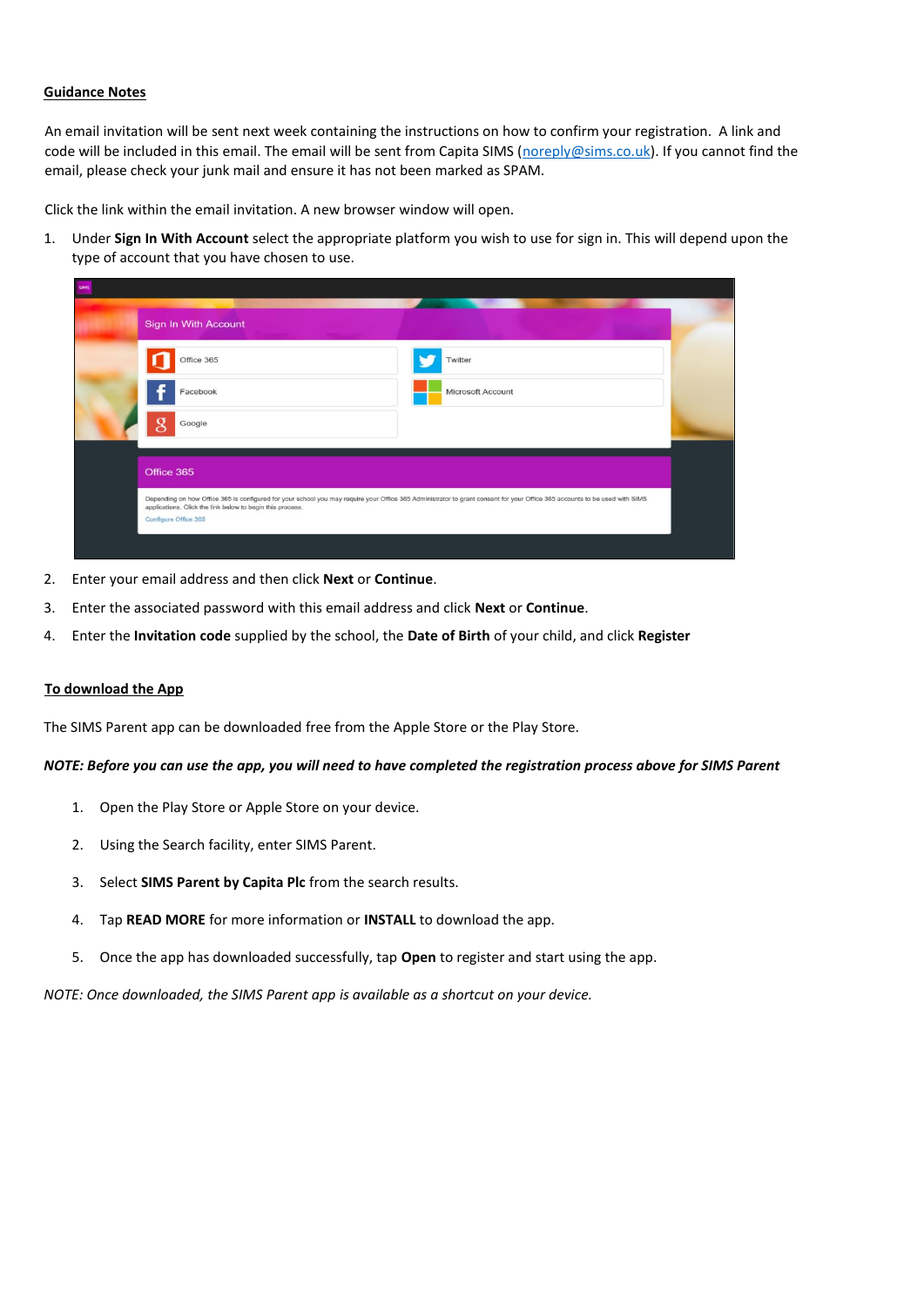## Student Details

| <b>STUDENT INFORMATION</b>                                                                                                                                                                                                                                                                                                                                                                                                                |                                                                                                                                                                                                                                                                                                                                                                                                                                                                             |  |  |  |
|-------------------------------------------------------------------------------------------------------------------------------------------------------------------------------------------------------------------------------------------------------------------------------------------------------------------------------------------------------------------------------------------------------------------------------------------|-----------------------------------------------------------------------------------------------------------------------------------------------------------------------------------------------------------------------------------------------------------------------------------------------------------------------------------------------------------------------------------------------------------------------------------------------------------------------------|--|--|--|
| <b>Legal Name</b>                                                                                                                                                                                                                                                                                                                                                                                                                         | Please ensure that the name displayed is exactly as shown on the birth/adoption certificate or any<br>subsequent deed poll if applicable.<br>Please note that the legal name of a student cannot be amended via SIMS Parent; this can only be<br>edited by the school. If the name is recorded incorrectly or the name has been changed, please contact<br>the school providing all necessary supporting documentation.                                                     |  |  |  |
| <b>ADDRESSES</b>                                                                                                                                                                                                                                                                                                                                                                                                                          |                                                                                                                                                                                                                                                                                                                                                                                                                                                                             |  |  |  |
| There may be one or two addresses listed in this section. All pupils have a "home" address; pupils who spend time in two alternative<br>homes will have a "home" and a "second home" address. Please check the house name (if applicable), number and the postcode<br>of any address listed.                                                                                                                                              |                                                                                                                                                                                                                                                                                                                                                                                                                                                                             |  |  |  |
| Amend a current<br>address                                                                                                                                                                                                                                                                                                                                                                                                                | To amend an address, click on it and correct the details as required.                                                                                                                                                                                                                                                                                                                                                                                                       |  |  |  |
| To move address                                                                                                                                                                                                                                                                                                                                                                                                                           | Click on the "Add or Move Address" button on the right-hand side. Select the address type that you are<br>replacing and enter the address details.                                                                                                                                                                                                                                                                                                                          |  |  |  |
| To record an additional<br>address                                                                                                                                                                                                                                                                                                                                                                                                        | Click on the "Add or Move Address" button on the right-hand side. Select the address type that you are<br>adding and enter the address details. Please note that if the address type is already in use, the address<br>currently on file will be replaced.                                                                                                                                                                                                                  |  |  |  |
| <b>MEDICAL DETAILS</b>                                                                                                                                                                                                                                                                                                                                                                                                                    |                                                                                                                                                                                                                                                                                                                                                                                                                                                                             |  |  |  |
| Please enter anything you deem relevant to help us care as well as we can for your child in school. Apart from the more obvious<br>serious conditions, notification of any allergies your child may have. It is important that we have as much detail as possible regarding<br>any medical conditions that may affect a pupil. Our medical administration officers will be in touch should we need to have a care<br>plan for your child. |                                                                                                                                                                                                                                                                                                                                                                                                                                                                             |  |  |  |
| <b>Medical Practices</b>                                                                                                                                                                                                                                                                                                                                                                                                                  | Medical practices are listed alphabetically. The current registered practice is listed at the top of the screen<br>and is displayed with a tick. Should you need to change the practice, untick the "Registered Practice" at<br>the top and then select the correct one from the list. In the unlikely event that we do not hold the details<br>of your child's medical practice, please contact the school directly and we will add the medical practice<br>to the system. |  |  |  |
| <b>Medical Conditions</b>                                                                                                                                                                                                                                                                                                                                                                                                                 | Medical conditions are listed alphabetically. Any medical conditions recorded for your child will be<br>indicated by a tick in the box on the right. If you cannot find the applicable medical condition in the list,<br>then you can record details via a text box at the end of the list.                                                                                                                                                                                 |  |  |  |

#### **Contacts**

# **General Guidance**

We are legally required to record the details of any person with parental responsibility (PR) for a child. PR is recorded against contacts according to the guidance we receive from the Department for Education at the point a child is admitted to the school, based upon any relevant legal documentation provided to us, such as birth certificates, adoption certificates and court orders.

Where a contact who is recorded as having PR has this rescinded via SIMS Parent or is deleted by a parent via SIMS Parent, this change will not be accepted unless appropriate documentation is provided to the school to evidence the change. Where PR is added to an existing or new contact submitted by a parent, this will also not be accepted unless we receive appropriate documentary evidence. Where contact details of a non-resident parent are altered, please note that we are required to check that the new details are correct.

We also ask for the details of at least two additional emergency contacts in case we are unable to contact those that hold parental responsibility. You can express the order of priority in which we call contacts. For additional contacts, please ensure that you have sought and gained the permission of the individual to share their contact details with us. Also, please remove any contacts that are no longer applicable.